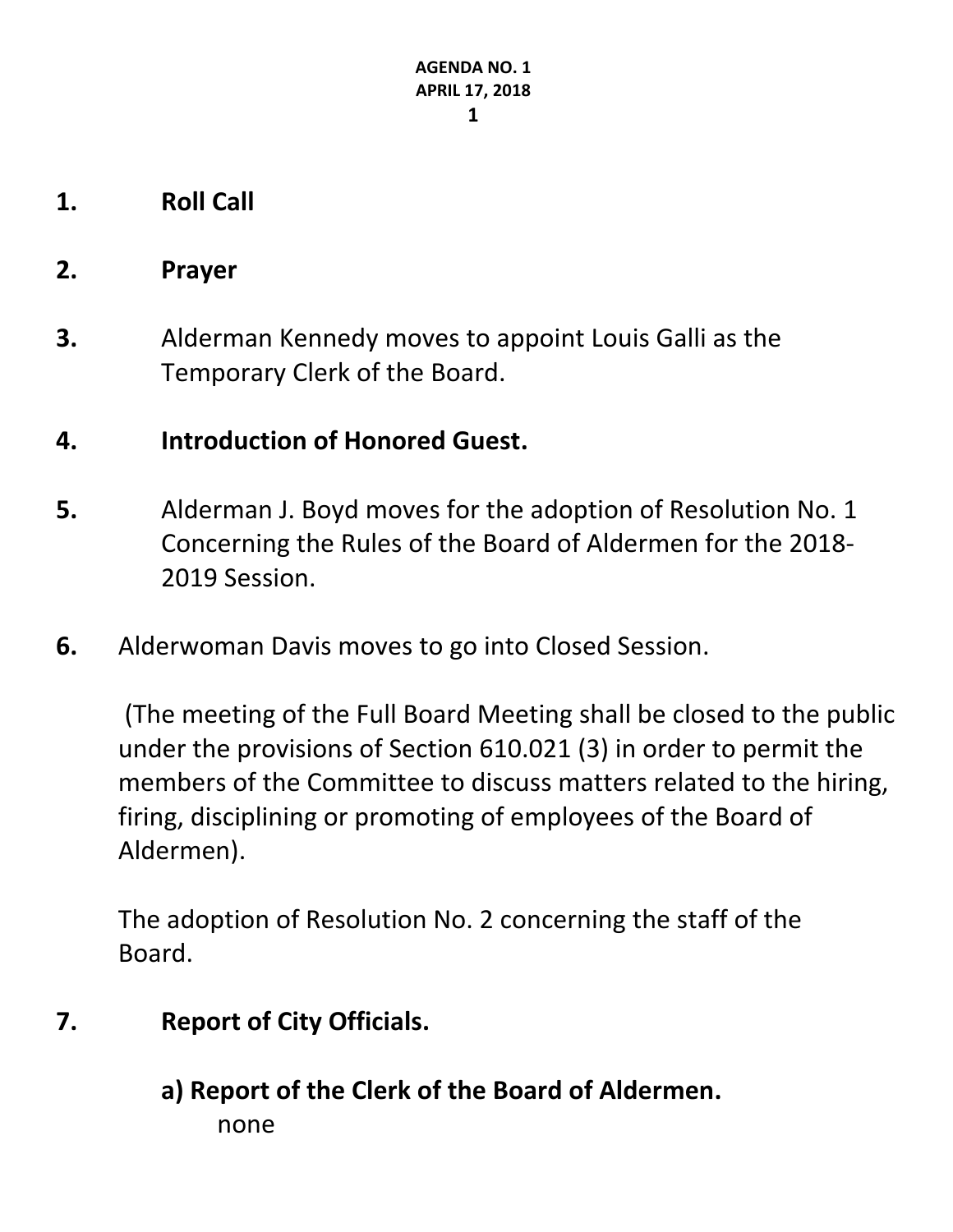- **b) Office of the Mayor.** none **c) Office of the President.** none **8. Petitions and Communications.** none **9. Board Bills for Perfection - Informal Calendar.** none **10. Board Bills for Third Reading – Informal Calendar.** none **11. Resolutions – Informal Calendar.** none **12. First Reading of Board Bills.** none
- **13. Reference to Committee of Board Bills.** none
- **14. Second Reading and Report of Standing Committees.** none
- **15. Report of Special Committees.** none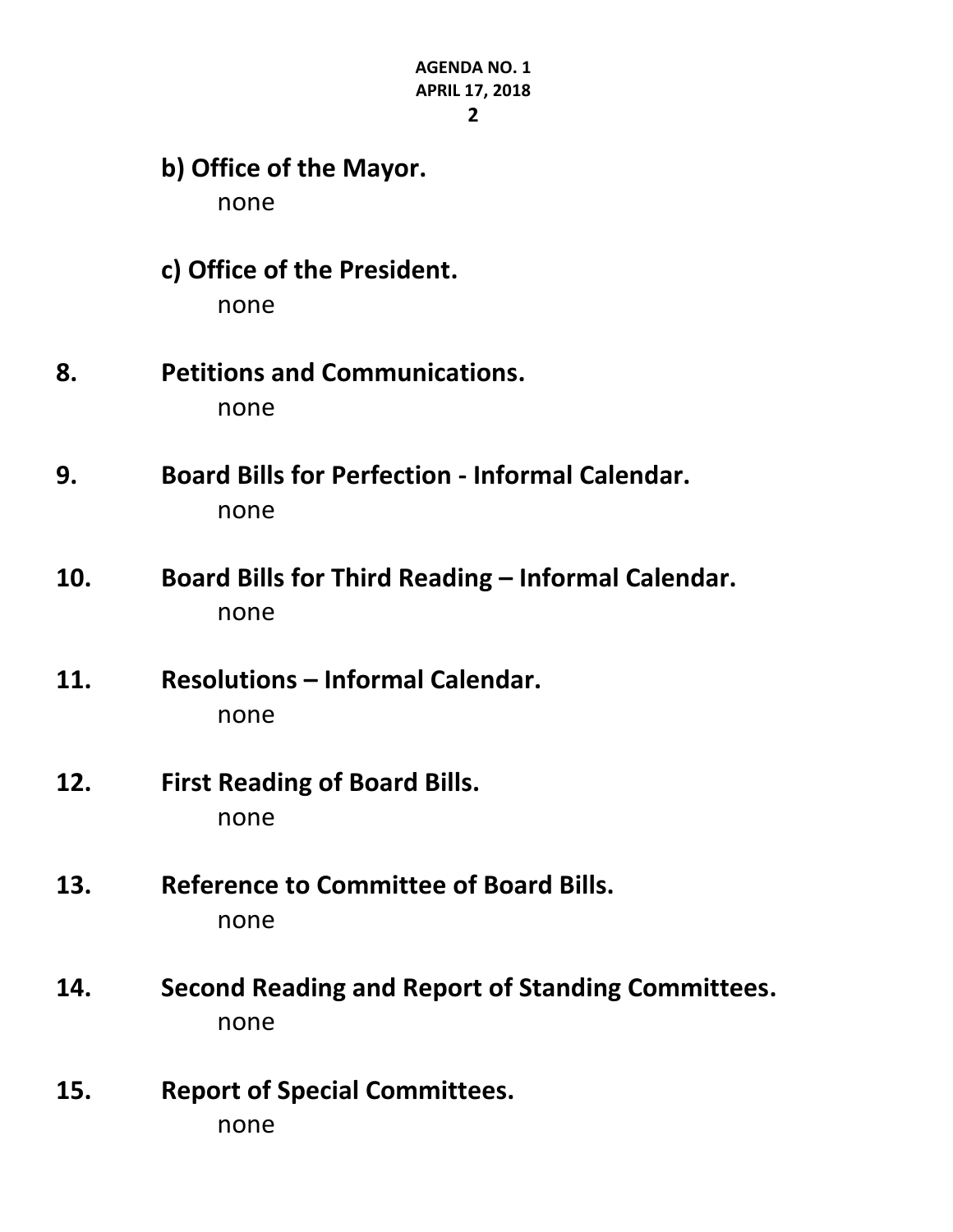- 
- **16. Board Bills for Perfection Consent.** none
- **17. Board Bills for Perfection Calendar.** none
- **18. Third Reading Consent Calendar.** none
- **19. Third Reading/Report of Engrossment and Final Passage.** none
- **20. Report of the Enrollment Committee.** none
- **21. Courtesy Resolutions Consent Calendar.** none
- **22. First Reading of Resolutions.**
- Res.#1 Pres. Reed/Roddy The Board of Aldermen hereby adopts said Rules of the Board of Aldermen as the Rules of the Board of Aldermen for the 2018-2019 Session.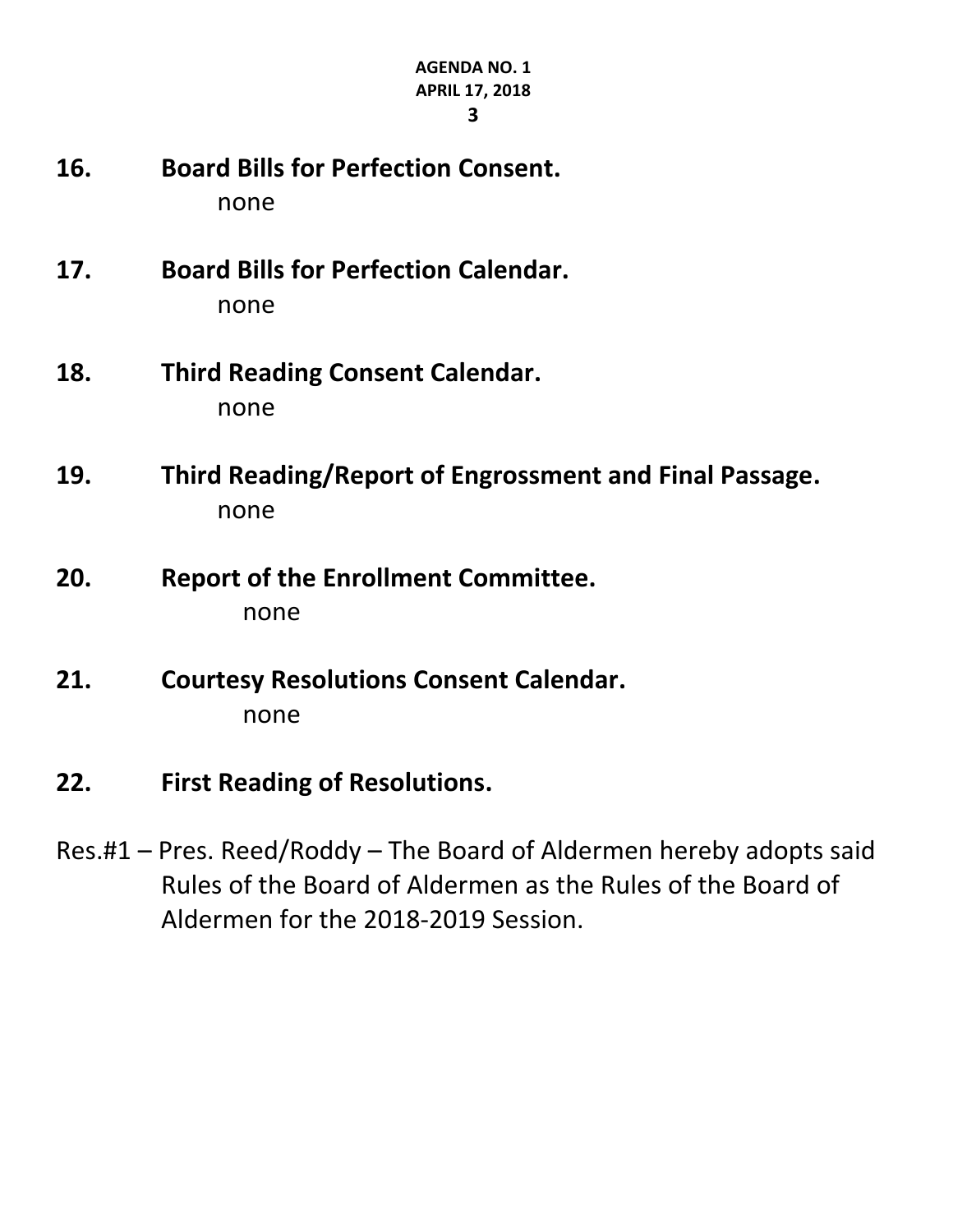# **22. First Reading of Resolutions – (cont.)**

Res.#2 – Pres. Reed/Kennedy – The Board of Aldermen appoints the Staff Of the Board of Aldermen for the 2018-2019 Session.

| Louis Galli            | Legal Counsel              |
|------------------------|----------------------------|
| Lisa R. McNichols      | Administrative Assistant   |
| <b>Sherri Bill</b>     | <b>Executive Secretary</b> |
| Tina Johnson           | <b>Executive Secretary</b> |
| <b>Tracy Billups</b>   | <b>Executive Secretary</b> |
| Michele Knox           | <b>Executive Secretary</b> |
| <b>Teresa Chambers</b> | <b>Executive Secretary</b> |
| Gerard Hollins, Jr.    | <b>Financial Analyst</b>   |
| Anita Morton           | Receptionist/Typist        |
| Constantine Adebayo    | <b>Administrative Aide</b> |
| Vacant                 | <b>Clerk</b>               |
| Vacant                 | <b>Assistant Clerk</b>     |
| Vacant                 | <b>Executive Secretary</b> |
| Vacant                 | Legislative Researcher     |

- Res.#3 Pres. Reed/Middlebrook The Board of Aldermen authorizes and directs the Clerk to prepare the index to the Journal of the Board for the 2018 – 2019 Session.
- Res.#4 Pres. Reed/ Roddy The Board of Aldermen hereby authorizes a continued payment to each Alderman and the President of the Board of Aldermen of an expense allowance in the amount of Three Hundred Fifty Dollars and the issuance of the equivalent Of two hundred U.S. postage stamps per month.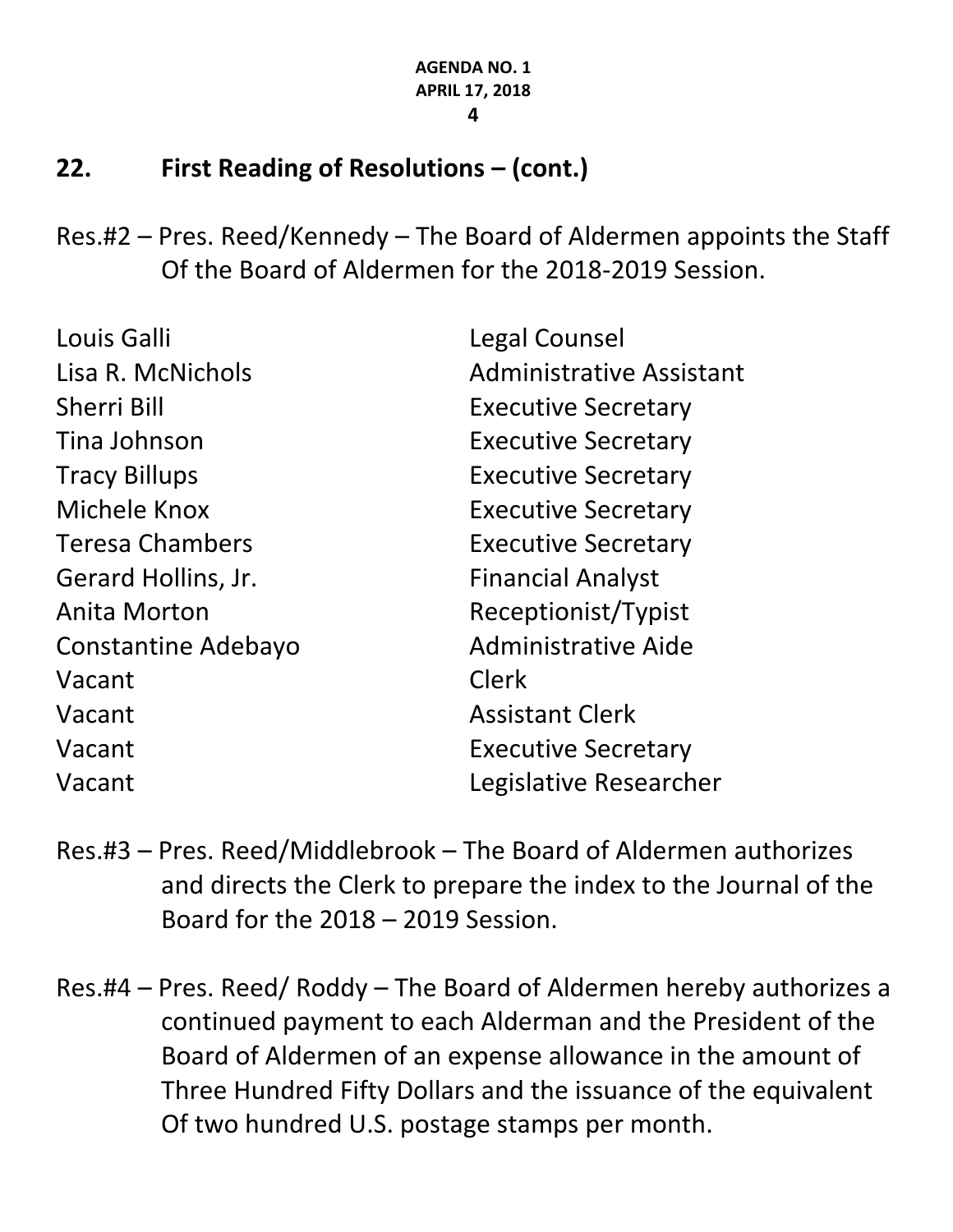**23. Second Reading Resolutions, Committee Reports & Adoptions.** none

- **24. Miscellaneous and Unfinished Business.** none
- **25. Announcements**
- **WEDNESDAY, APRIL 18, 2018**

# **NO MEETINGS**

### **THURSDAY, APRIL 19, 2018**

**NO MEETINGS**

### **FRIDAY, APRIL 20, 2018**

### **NO FULL BOARD MEETING**

- **26. Excused Aldermen**
- **27. Adjournment**